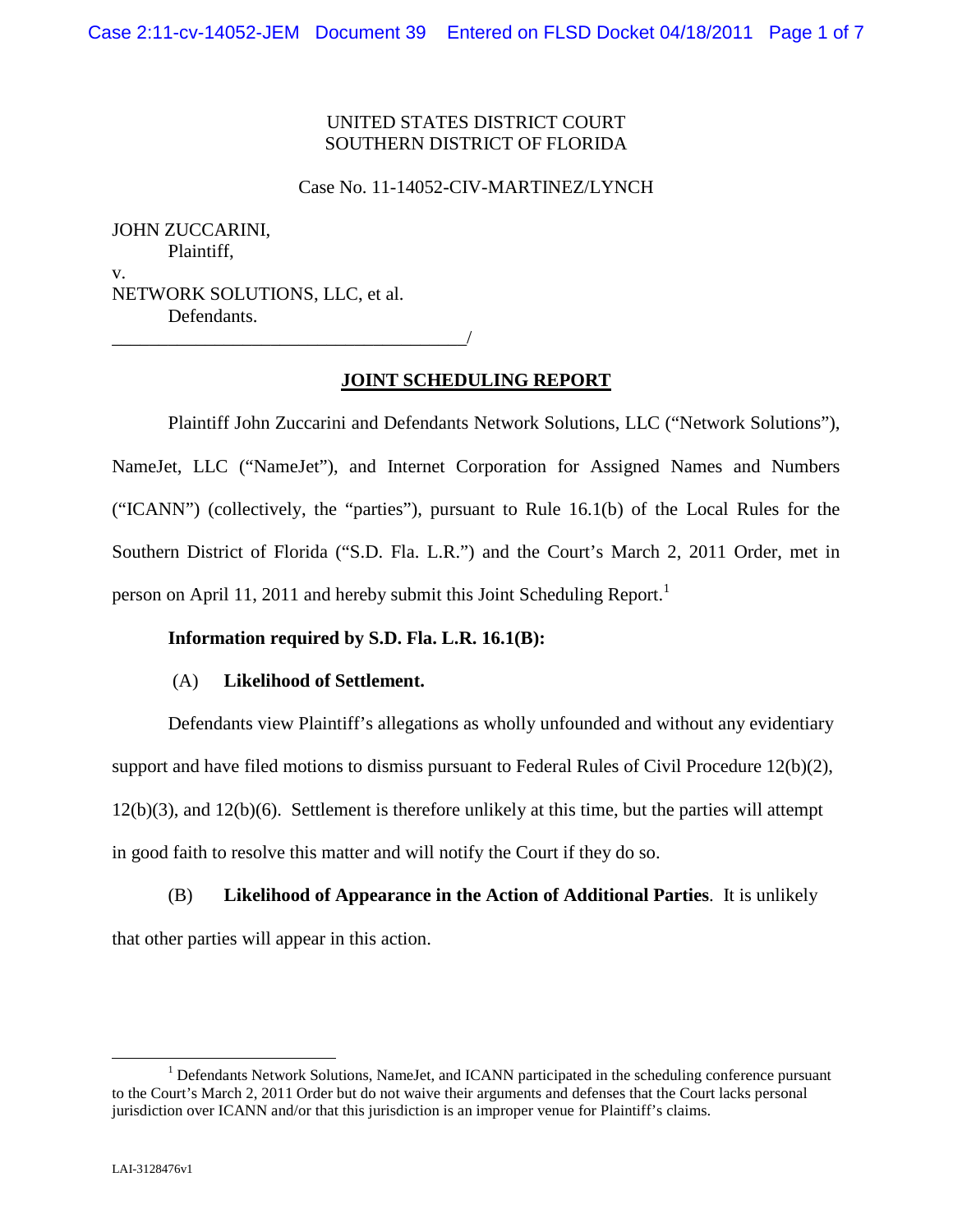# (C) **Discovery Schedule.** The parties propose the following pretrial discovery

schedule, which is based on the standard case management track pursuant to S.D. Fla. L.R.

 $16.1.A.2:^{2}$ 

| <b>Date</b>                                                                                                                                                                                                                   | <b>Action</b>                                                                                      |
|-------------------------------------------------------------------------------------------------------------------------------------------------------------------------------------------------------------------------------|----------------------------------------------------------------------------------------------------|
| 14 days after denial of a Defendant's<br>motion to dismiss or, if a motion to<br>dismiss is granted with leave to amend,<br>14 days after service of an order stating<br>that Plaintiff has stated a valid cause of<br>action | Parties to provide initial disclosures pursuant to Rule<br>26(a)(1)(A)                             |
| October 7, 2011                                                                                                                                                                                                               | Deadline for Joinder of Additional Parties                                                         |
| October 7, 2011                                                                                                                                                                                                               | Fact Discovery Cut Off                                                                             |
| November 4, 2011                                                                                                                                                                                                              | <b>Exchange of Expert Reports</b>                                                                  |
| November 16, 2011                                                                                                                                                                                                             | <b>Exchange of Witness Lists</b>                                                                   |
| December 6, 2011                                                                                                                                                                                                              | <b>Exchange of Expert Rebuttal Reports</b>                                                         |
| January 25, 2012                                                                                                                                                                                                              | <b>Expert Discovery Cut Off</b>                                                                    |
| February 3, 2012                                                                                                                                                                                                              | Last Day to Select a Mediator                                                                      |
| March 5, 2012                                                                                                                                                                                                                 | Last Day to File Summary Judgment or Other<br>Dispositive Motion                                   |
| April 2, 2012                                                                                                                                                                                                                 | Last Day to Complete Mediation                                                                     |
| April 20, 2012                                                                                                                                                                                                                | Deadline for Pretrial Motions and Memoranda of Law                                                 |
| May 7, 2012                                                                                                                                                                                                                   | Deadline for Joint Pretrial Stipulation                                                            |
| May 16, 2012                                                                                                                                                                                                                  | Deadline for Resolution of Pretrial Motions                                                        |
| May 16, 2012                                                                                                                                                                                                                  | <b>Pretrial Conference</b>                                                                         |
| May 25, 2012                                                                                                                                                                                                                  | Deadline for Proposed Jury Instructions and/or<br>Proposed Findings of Fact and Conclusions of Law |
| June 1, 2012                                                                                                                                                                                                                  | Deadline for Filing of Deposition Designations                                                     |
| June 4, 2012                                                                                                                                                                                                                  | Trial                                                                                              |

# (D) **Proposals for the Formulation and Simplification of Issues.** At this time, the parties do not have any proposals for the formulation and simplification of any issues. As the case progresses, the parties will, if appropriate, in good faith, confer to discuss proposals for the formulation and simplification of issues in this case.

<sup>&</sup>lt;sup>2</sup> These dates are also reflected on Attachment A, as required by this Court's March 2, 2011 Scheduling Order.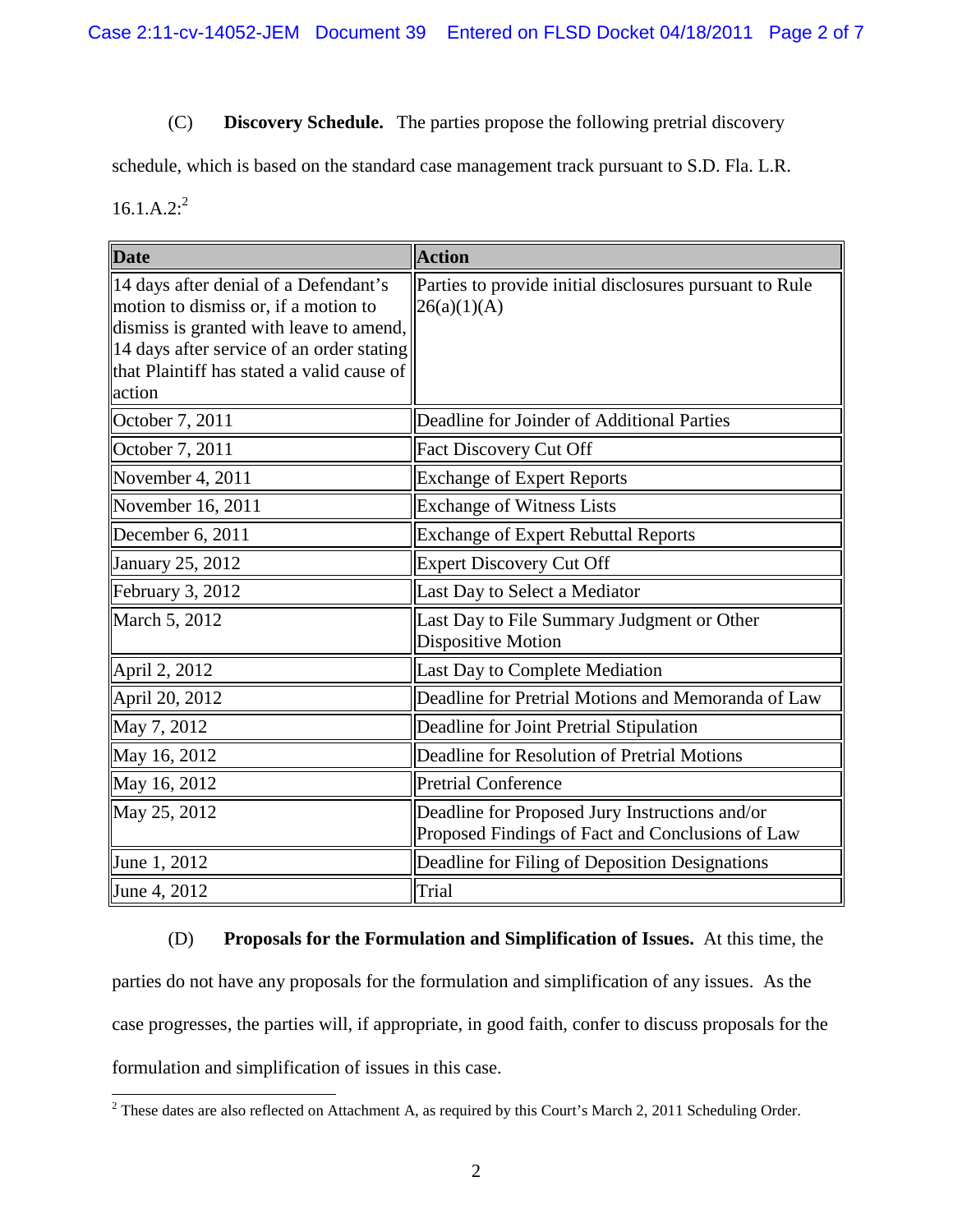(E) **Necessity of Amendments to Pleadings.** An amendment to Plaintiff's Amended Complaint may be necessary depending on the outcome of Defendants' motions to dismiss. Defendants have not yet filed responsive pleadings as their motions to dismiss are pending.

(F) **Admissions and Stipulations Which Will Avoid Unnecessary Proof.** The parties will work together to obtain admissions and stipulations that will avoid unnecessary proof at trial.

(G) **Suggestions for the Avoidance of Unnecessary Proof and of Cumulative**

**Evidence.** The parties will work together to obtain admissions and stipulations that will avoid unnecessary proof and presentation of cumulative evidence at trial.

(H) **Referral of Matters to Magistrate Judge.** The parties do not consent to trial by the Magistrate Judge, nor to the disposition of dispositive pre-trial motions by a Magistrate Judge.

(I) **Preliminary Estimate of the Time Required for Trial.** The parties believe this matter will require 3-5 days of trial.

(J) **Pretrial Conference and Trial Dates.** The parties request that the pretrial conference be scheduled for May 16, 2012 and that trial be scheduled to commence on or after June 4, 2012. Plaintiff has requested a jury trial in his Amended Complaint.

(K) **Other Information Helpful to the Court in Setting the Case for Status or Pretrial Conference.** At this time, the parties are unaware of any other information that might be helpful to the Court in setting the case for status or pretrial conference. Defendant ICANN would note, however, that it raised the defenses of lack of personal jurisdiction and improper venue in its pending motion to dismiss. To the extent ICANN is ordered to appear at a status or pretrial conference, ICANN will do so by special appearance and expressly preserves its defense

3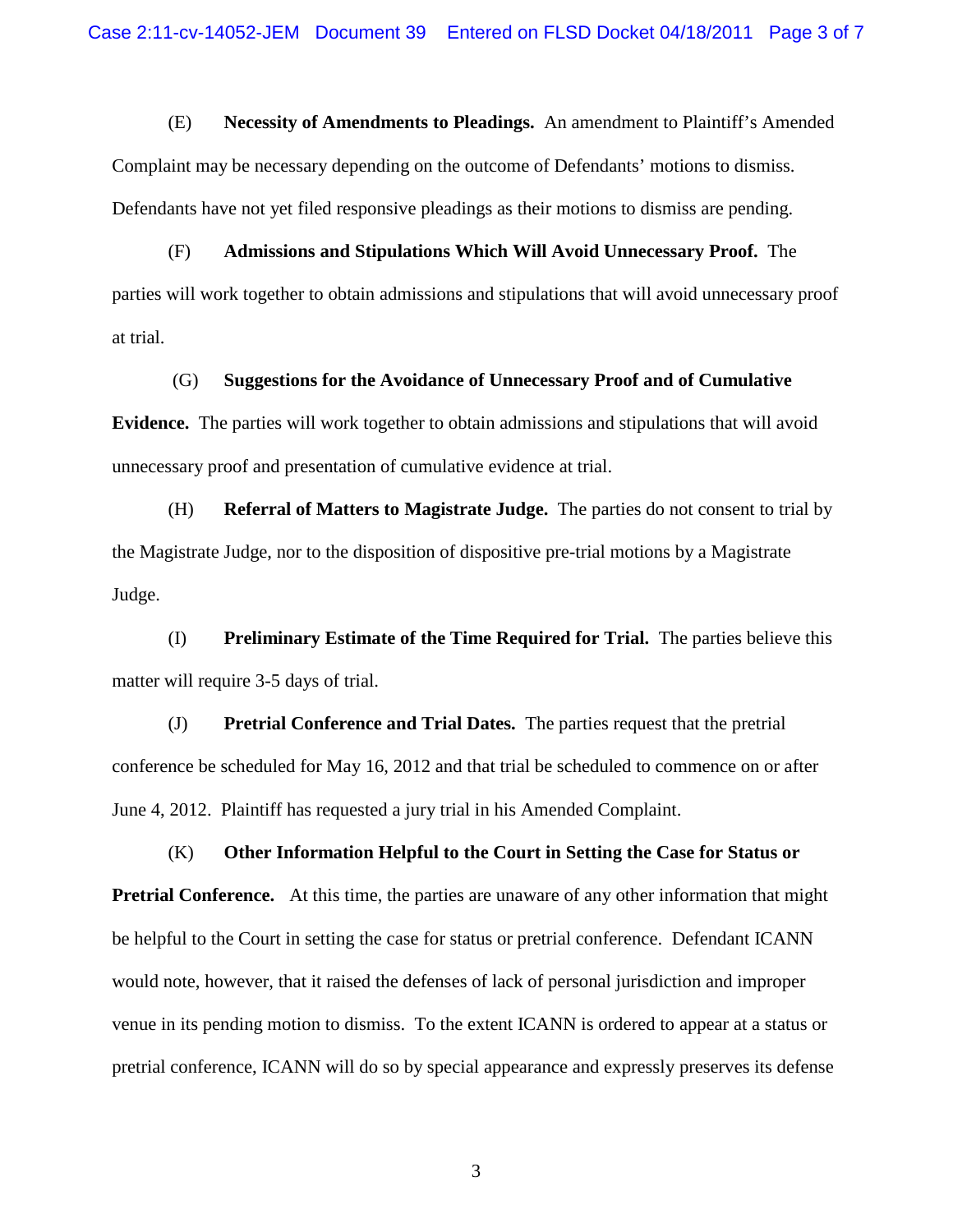of lack of personal jurisdiction. Defendant Network Solutions similarly raised improper venue in its pending motion to dismiss.

#### **Additional information required by the Court's March 2, 2011 Order:**

#### (1) **whether the trial will be jury or non-jury.** Plaintiff has demanded a jury trial.

(2) **an outline of the legal elements of each claim and defense raised by the pleadings**. (the parties are advised that this section shall not be a summary of allegations, but should be modeled on pattern substantive jury instructions applicable in this Court);

Plaintiff alleges that NameJet, Network Solutions, and ICANN were each negligent for allowing fourteen domain name registrations, co-held by a court-appointed California receiver and Network Solutions for the benefit of Plaintiff's creditors, to be transferred and placed in a series of Internet auctions conducted by NameJet in May of 2010. In order to prevail on his negligence claim, Plaintiff must prove the following by a preponderance of the evidence: (1) defendant owed a duty of care; (2) defendant breached that duty of care; (3) the breach of duty both actually and proximately caused plaintiff's injuries; and (4) plaintiff suffered damages as a result of the breach.

Plaintiff has also asserted a claim for unjust enrichment against Network Solutions and NameJet. To prevail on his unjust enrichment claim, Plaintiff must prove the following by a preponderance of the evidence: (1) a benefit conferred by the plaintiff on the defendant who has knowledge thereof; (2) the defendant voluntarily accepted and retained the benefit conferred; and (3) the circumstances are such that it would be inequitable for the defendant to retain the benefit.

Regarding defenses, on March 22, 2011, ICANN filed a motion to dismiss Plaintiff's Amended Complaint pursuant to Federal Rules of Civil Procedure 12(b)(2) (lack of personal

4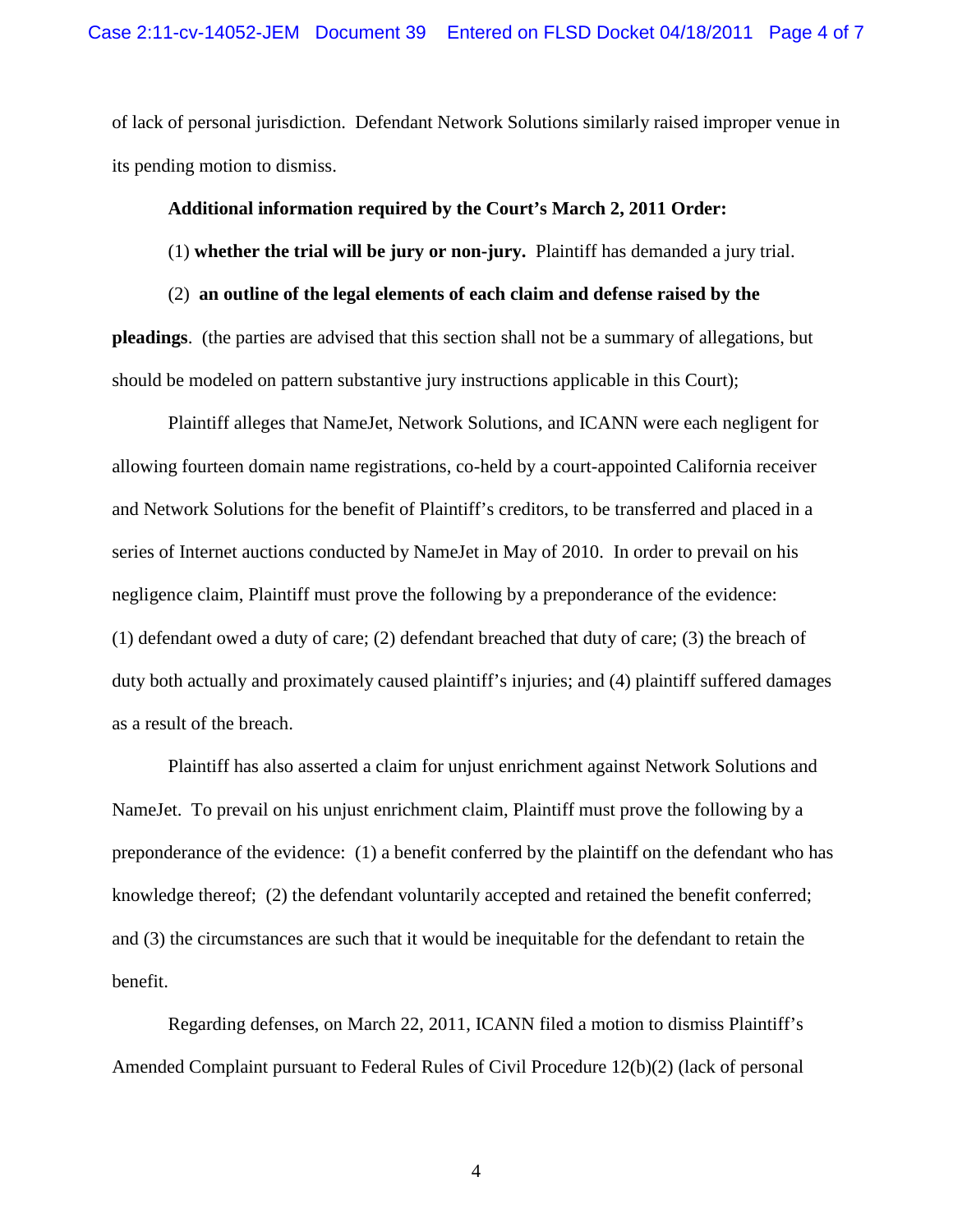jurisdiction), 12(b)(3) (improper venue), and 12(b)(6) (failure to state a claim). *See* Dkt. # 19. To the extent ICANN's motion to dismiss for lack of personal jurisdiction and improper venue is denied, ICANN will file an answer asserting appropriate defenses if and when Plaintiff states a valid cause of action against ICANN.

Defendants Network Solutions has also filed a motion to dismiss pursuant to Federal Rules of Civil Procedure 12(b)(3) (improper venue), and 12(b)(6) (failure to state a claim). *See* Dkt. # 14. Defendant NameJet has filed a motion to dismiss pursuant to Federal Rule of Civil Procedure 12(b)(6) (failure to state a claim). *See* Dkt. # 13. To the extent Network Solutions and NameJet's respective motions to dismiss are denied, Network Solutions and NameJet will file an answer asserting appropriate defenses if and when Plaintiff states a valid cause of action against them.

(3) **a good faith estimate of the specific dollar valuation of actual damages and other relief at issue**. Plaintiff alleges \$1.57 million in damages. Defendants each deny that they are liable to Plaintiff for any amount of damages.

(4) **the need for variance from the discovery limitations imposed by Local Rule and/or the Federal Rules of Civil Procedure**. Defendants' respective motions to dismiss are pending. Because the motions to dismiss will likely dispose of this case in its entirety, the parties have stipulated and agree to delay the production of initial disclosures pursuant to Federal Rule of Civil Procedure  $26(a)(1)$  until (and if) the Court determines that Plaintiff has stated a valid cause of action. If a Defendant's motion to dismiss is denied, that Defendant and Plaintiff will produce their initial disclosures within fourteen (14) days of service of an order denying that Defendant's motion to dismiss. If a Defendant's motion to dismiss is granted with leave to amend, that Defendant and Plaintiff will produce their initial disclosures within fourteen (14)

5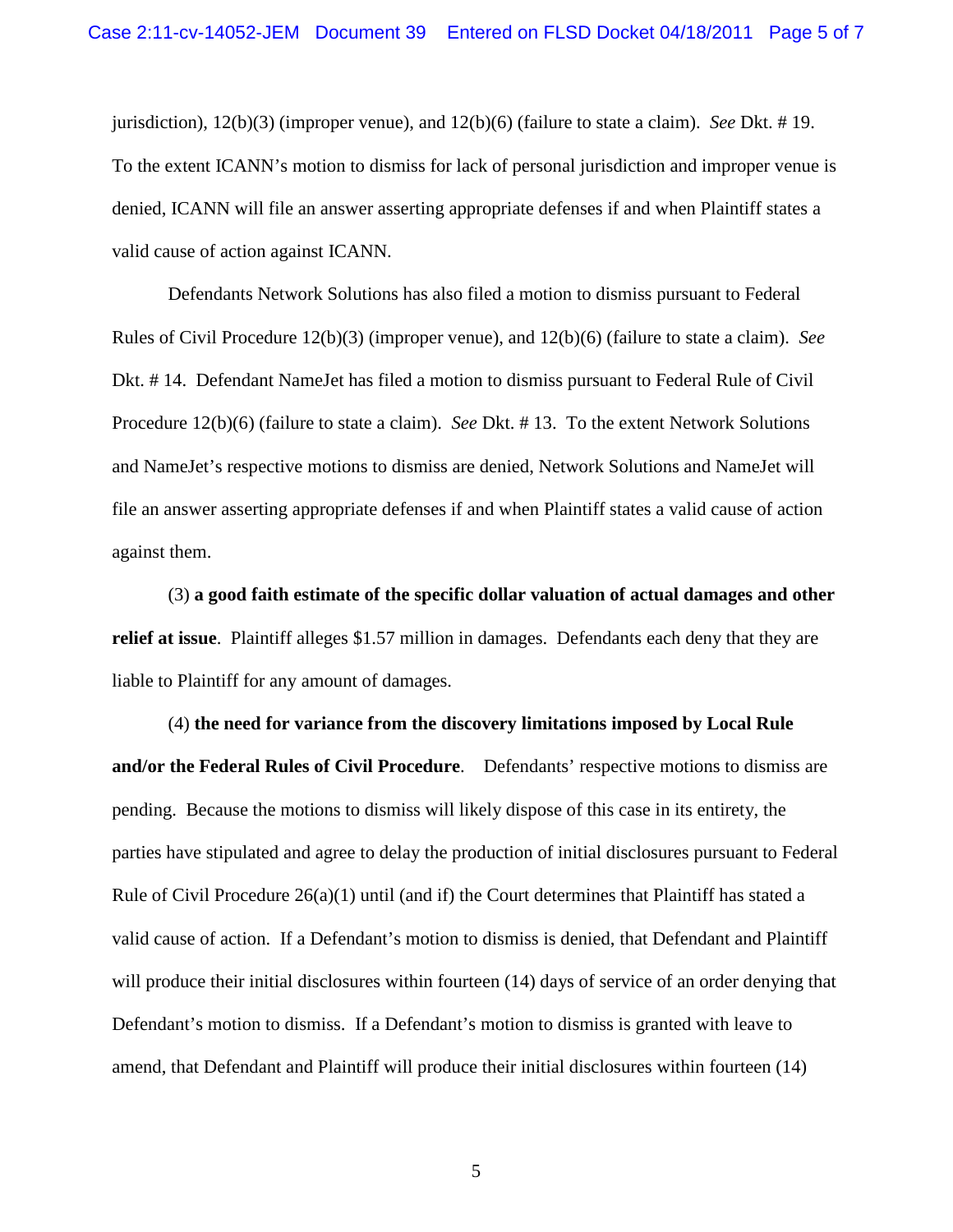days of service of an order stating that Plaintiff has stated a valid cause of action. The parties are

concurrently filing a joint motion to extend the time to serve initial disclosures pursuant to

Federal Rule of Civil Procedure 16(a)(1)(A).

Respectfully submitted;

/s/ John Zuccarini John Zuccarini (*pro se*) raveclub@comcast.net 190 SW Kanner Highway Stuart, FL 34997 Telephone: 772-631-3887 (Plaintiff does not have a facsimile number)

*Plaintiff*

/s/ Jamie Michelle Roos Jamie Michelle Roos jhertz@steinsperling.com Florida Bar No. 694231 Timothy B. Hyland thyland@steinsperling.com (*Pro Hac Vice admission pending*) Stein Sperling Bennett De Jong Driscoll & Greefeig, PC 25 West Middle Lane Rockville, MD 20851 301-838-3326 Fax: 301-354-8326

*Attorneys for Defendants Network Solutions, LLC and NameJet, LLC*

/s/ Maria H. Ruiz Maria H. Ruiz Florida Bar No. 182923 MRuiz@kasowitz.com KASOWITZ BENSON TORRES & FRIEDMAN LLP 1441 Brickell Avenue, Suite 1420 Miami, FL 33131 Telephone: (786) 587-1044 Facsimile: (305) 675-2601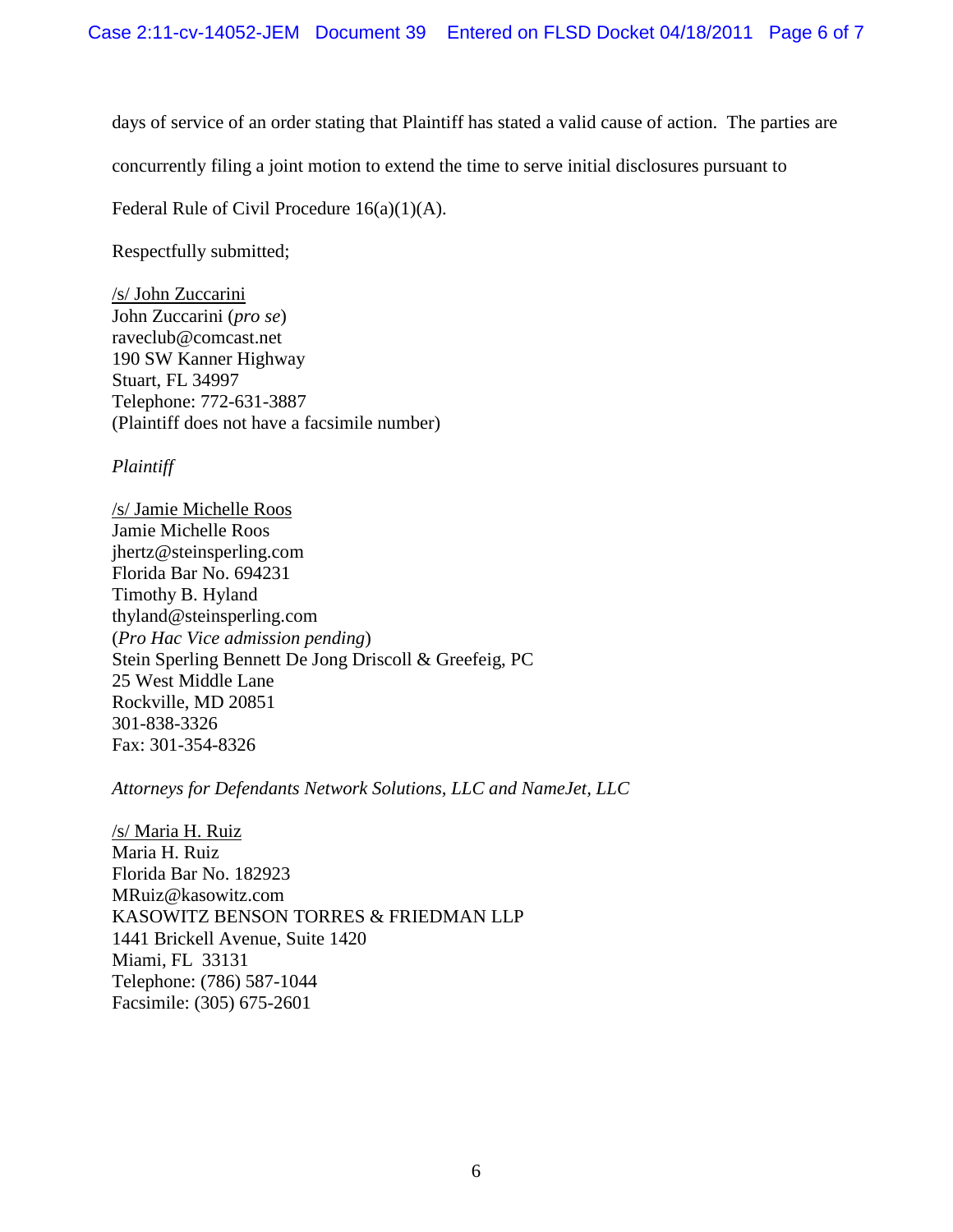Kathleen P. Wallace *(Admitted Pro Hac Vice)* Jones Day 555 S. Flower Street 50th Floor Los Angeles, CA 90071 213-489-3939 Fax: 213-243-2539 Email: kwallace@jonesday.com

*Attorneys for Defendant Internet Corporation for Assigned Names and Numbers*

[Electronically filed by Maria H. Ruiz with consent of all parties.]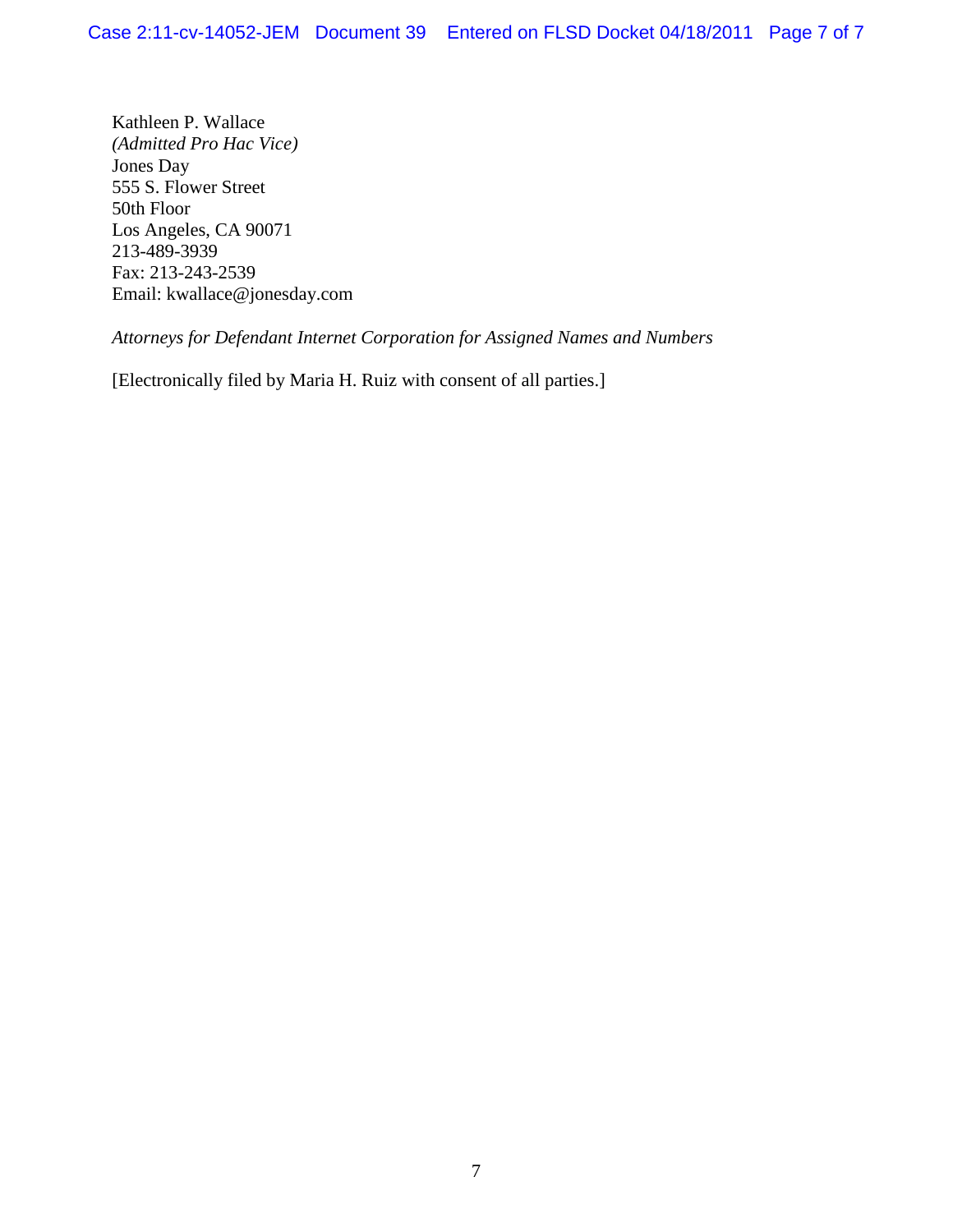Case 2:11-cv-14052-JEM Document 39-1 Entered on FLSD Docket 04/18/2011 Page 1 of 1Case 2:11-cv-14052-JEM Document 8 Entered on FLSD Docket 03/02/2011 Page 5 of 9

# **Pretrial Deadlines and Trial Date**

# **DATE**

month/day/year

| Oct. 7, 2011                 | Joinder of Additional Parties and motions for class certification.                                                                                                                                                                                                                                                                                                                       |
|------------------------------|------------------------------------------------------------------------------------------------------------------------------------------------------------------------------------------------------------------------------------------------------------------------------------------------------------------------------------------------------------------------------------------|
| Oct. 7, 2011<br>Nov. 4, 2011 | Fact Discovery cut off                                                                                                                                                                                                                                                                                                                                                                   |
|                              | Parties shall exchange expert witness summaries and reports as required by Local<br>Rule 16.1.K.                                                                                                                                                                                                                                                                                         |
|                              |                                                                                                                                                                                                                                                                                                                                                                                          |
| Nov. 16, 2011                | Parties shall exchange written lists containing the names and addresses of all<br>witnesses intended to be called at trial and only those witnesses listed shall be<br>permitted to testify.                                                                                                                                                                                             |
| Dec. 6, 2011                 | Parties exchange rebuttal expert witness summaries and reports as required by<br>Local Rule 16.1.K. Note: These provisions pertaining to expert witnesses do not<br>apply to treating physicians, psychologists or other health providers (if a Daubert or<br>Markman hearing may be necessary, the parties are to add that as an additional<br>deadline at the bottom of Attachment A). |
| Jan. 25, 2012                | Allxdixxaxxayxxxxluding expert discovery, shall be completed.                                                                                                                                                                                                                                                                                                                            |
| Feb. 3, 2012                 | A mediator must be selected.                                                                                                                                                                                                                                                                                                                                                             |
| Mar. 5, 2012                 | All summary judgment, Daubert, and other dispositive motions must be filed. A<br>minimum of eight (8) weeks is required for the Court to review dispositive<br>motions prior to filing of the joint pretrial stipulation. If no dispositive motions<br>will be filed, clearly note this fact in the Joint Scheduling Report.                                                             |
| Apr. 2, 2012                 | Mediation shall be completed.                                                                                                                                                                                                                                                                                                                                                            |
| Apr. 20, 2012                | All Pretrial Motions and Memoranda of Law must be filed.                                                                                                                                                                                                                                                                                                                                 |
| May 7, 2012                  | Joint Pretrial Stipulation must be filed.                                                                                                                                                                                                                                                                                                                                                |
| May 16, 2012                 | Pretrial Conference and Deadline for Resolution of Pretrial Motions                                                                                                                                                                                                                                                                                                                      |
| May 25, 2012                 | Proposed jury instructions and/or proposed findings of fact and conclusions of law                                                                                                                                                                                                                                                                                                       |
|                              | must be filed.                                                                                                                                                                                                                                                                                                                                                                           |
| June 1, 2012                 | Deposition designations must be filed.                                                                                                                                                                                                                                                                                                                                                   |
| June 4, 2012                 | Beginning of Trial Period.                                                                                                                                                                                                                                                                                                                                                               |
|                              | Additional deadlines (please specify).                                                                                                                                                                                                                                                                                                                                                   |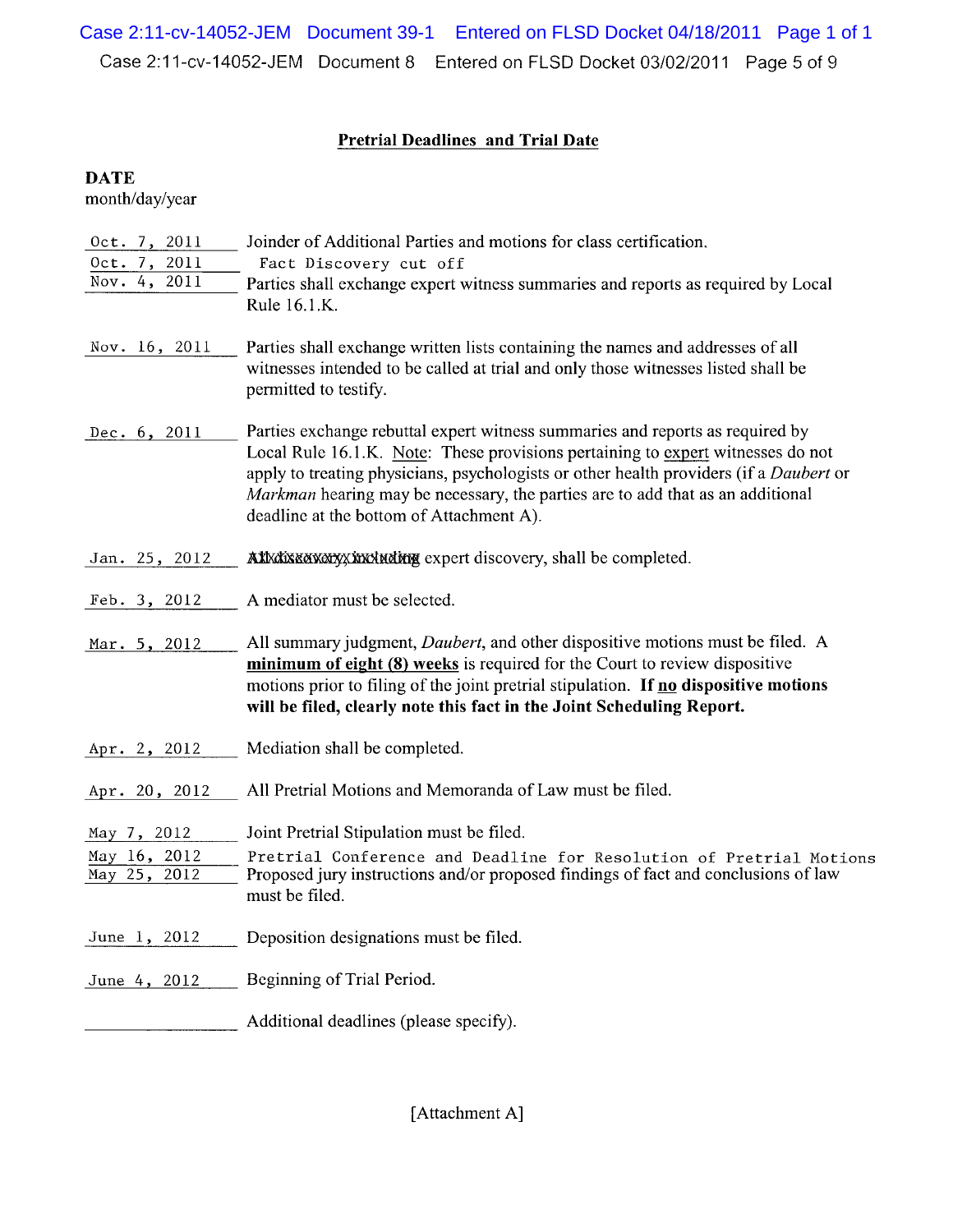#### UNITED STATES DISTRICT COURT FOR THE SOUTHERN DISTRICT OF FLORIDA Ft. Pierce Division Case Number: 11-14052-CIV-MARTINEZ-LYNCH

#### JOHN ZUCCARINI,

#### Plaintiff,

VS.

NETWORK SOLUTIONS, LLC, a Delaware Limited Liability Company; NAMEJET, LLC, a Delaware Limited Liability Company; INTERNET CORPORATION FOR ASSIGNED NAMES AND NUMBERS, INC., a California non-profit Corporation,

Defendants.

#### **ELECTION TO JURISDICTION BY A UNITED STATES MAGISTRATE JUDGE FOR FINAL DISPOSITION OF MOTIONS**

In accordance with the provisions of 28 U.S.C. §636(c), the undersigned parties to the above-

captioned civil matter hereby jointly and voluntarily elect to have a United States Magistrate Judge decide

the following motions and issue a final order or judgment with respect thereto:

|        | 1. Motions for Costs                                      | $Yes$ No $\underline{X}$ |        |  |
|--------|-----------------------------------------------------------|--------------------------|--------|--|
|        | 2. Motions for Attorney's Fees                            | $Yes$ No $\underline{X}$ |        |  |
|        | 3. Motions for Sanctions                                  | Yes $No X$               |        |  |
|        | 4. Motions to Dismiss                                     | Yes $No X$               |        |  |
|        | 5. Motions for Summary Judgment                           | Yes $No X$               |        |  |
|        | 6. Other (specify): Discovery motions                     | Yes $\underline{X}$      | No l   |  |
|        |                                                           |                          |        |  |
| (Dáte) | (Signature-Plaintiff's-Counsel)                           |                          | Pro Se |  |
| (Date) | (Signature--Plaintiff's Counsel).                         |                          |        |  |
|        | 2a                                                        |                          |        |  |
| (Date) | Signature-Defendant's Counsel) Network Schutichs/Name Jet |                          |        |  |
|        |                                                           |                          |        |  |
| (Date) | (Signature--Defendant's Counsel)                          |                          | ICANN. |  |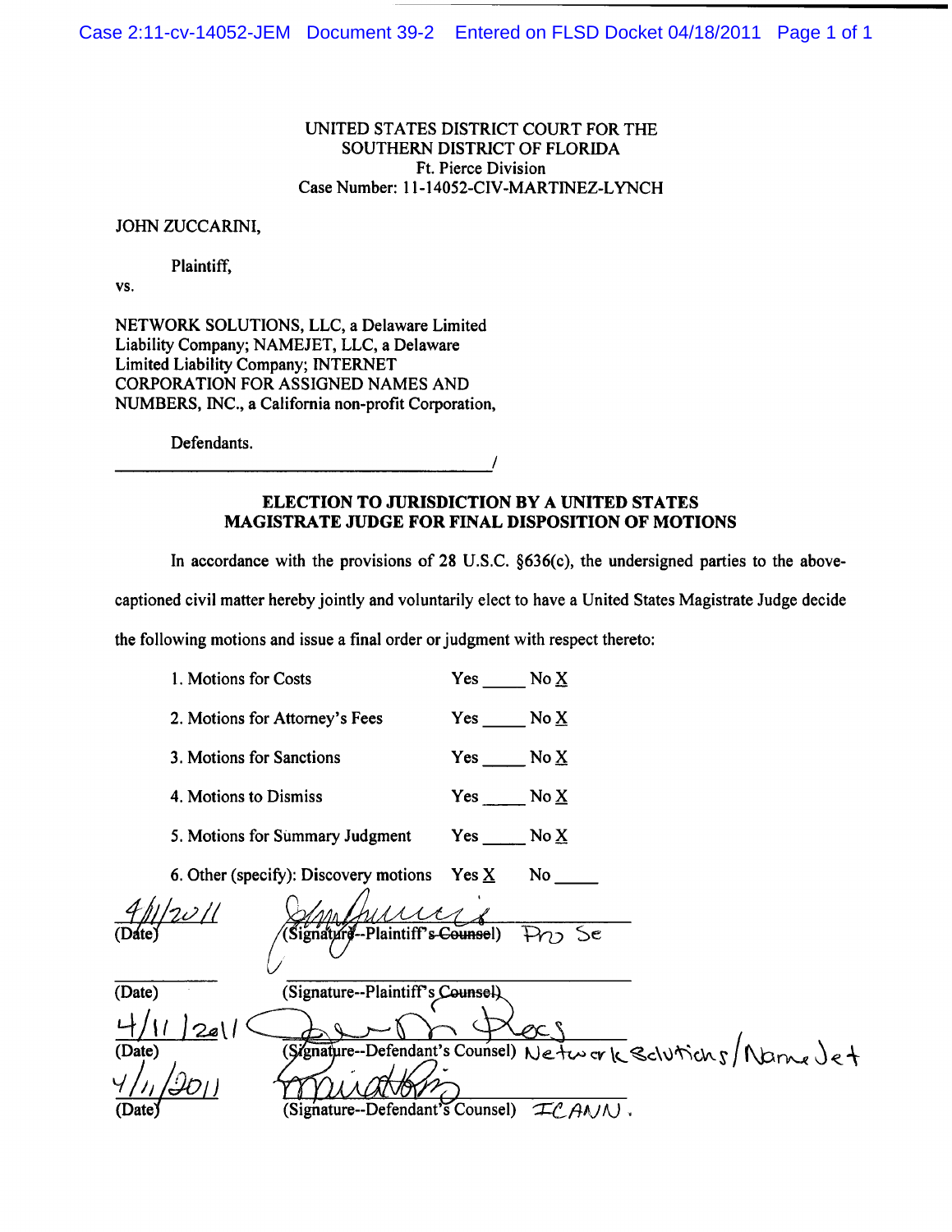# UNITED STATES DISTRICT COURT SOUTHERN DISTRICT OF FLORIDA

#### Case No. 11-14052-CIV-MARTINEZ/LYNCH

JOHN ZUCCARINI, Plaintiff, v. NETWORK SOLUTIONS, LLC, et al. Defendants.

# **JOINT PROPOSED SCHEDULING ORDER**

The Court, after considering the matters discussed in the parties' Joint Scheduling Report,

finds that good cause exists for entry of this Joint Proposed Scheduling Order.

### **A.** *Case Management Track*

\_\_\_\_\_\_\_\_\_\_\_\_\_\_\_\_\_\_\_\_\_\_\_\_\_\_\_\_\_\_\_\_\_\_\_\_\_\_/

This matter is assigned to the standard case management track pursuant to Local Rule

16.1.A.2.

### **B.** *Discovery Schedule Agreed to by the Parties*

The parties shall comply with the deadlines set forth below.

| <b>Date</b>                                                                                                                                                                                                                      | <b>Action</b>                                                           |
|----------------------------------------------------------------------------------------------------------------------------------------------------------------------------------------------------------------------------------|-------------------------------------------------------------------------|
| 14 days after denial of a<br>Defendant's motion to dismiss<br>or, if a motion to dismiss is<br>granted with leave to amend, 14<br>days after service of an order<br>stating that Plaintiff has stated a<br>valid cause of action | Parties to provide initial disclosures pursuant to Rule<br> 26(a)(1)(A) |
| October 7, 2011                                                                                                                                                                                                                  | Deadline for Joinder of Additional Parties                              |
| October 7, 2011                                                                                                                                                                                                                  | <b>Fact Discovery Cut Off</b>                                           |
| November 4, 2011                                                                                                                                                                                                                 | <b>Exchange of Expert Reports</b>                                       |
| November 16, 2011                                                                                                                                                                                                                | <b>Exchange of Witness Lists</b>                                        |
| December 6, 2011                                                                                                                                                                                                                 | <b>Exchange of Expert Rebuttal Reports</b>                              |
| January 25, 2012                                                                                                                                                                                                                 | <b>Expert Discovery Cut Off</b>                                         |
| February 3, 2012                                                                                                                                                                                                                 | Last Day to Select a Mediator                                           |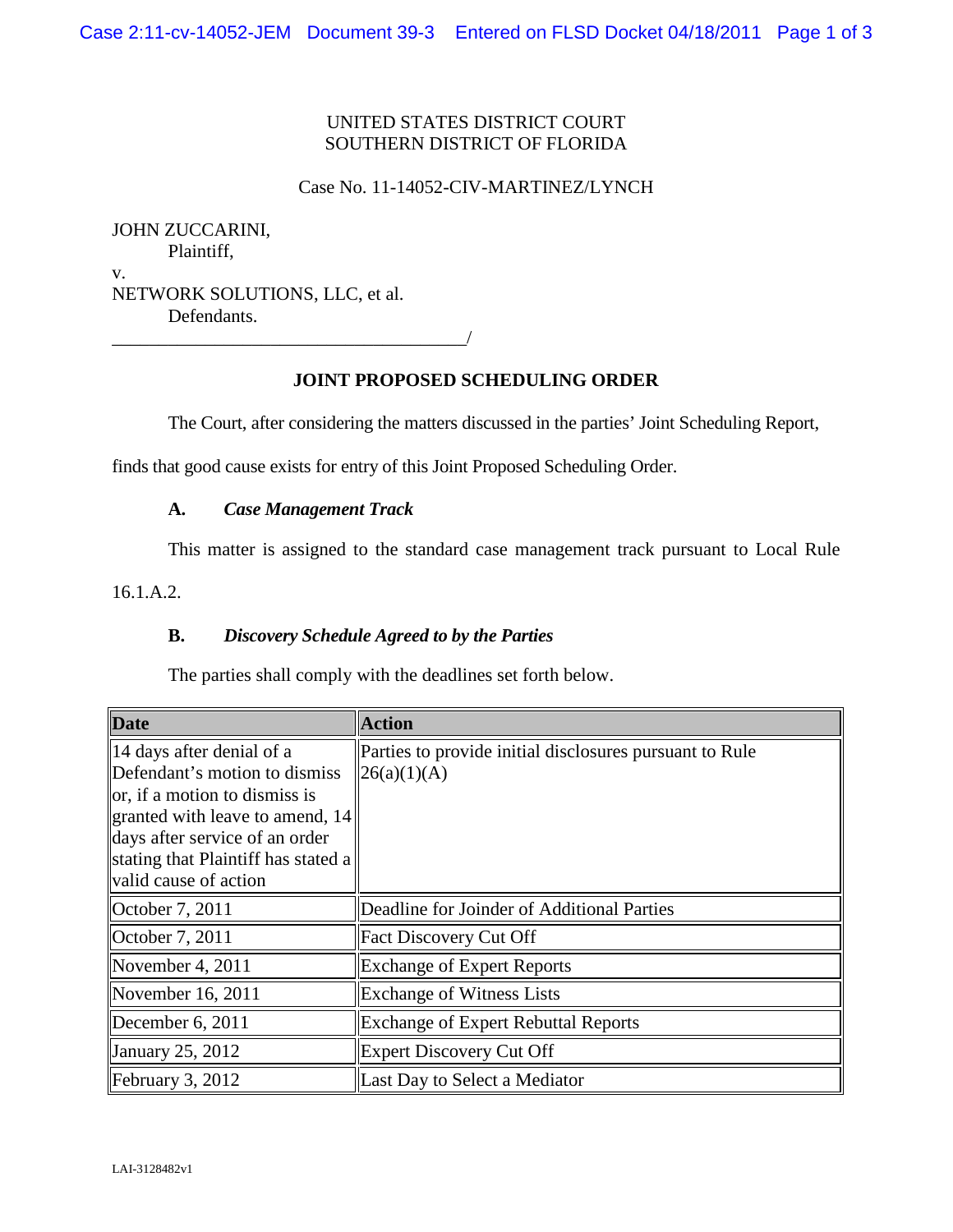| March 5, 2012  | Last Day to File Summary Judgment or Other Dispositive<br>Motion                                   |  |
|----------------|----------------------------------------------------------------------------------------------------|--|
| April 2, 2012  | Last Day to Complete Mediation                                                                     |  |
| April 20, 2012 | Deadline for Pretrial Motions and Memoranda of Law                                                 |  |
| May 7, 2012    | Deadline for Joint Pretrial Stipulation                                                            |  |
| May 16, 2012   | Deadline for Resolution of Pretrial Motions                                                        |  |
| May 16, 2012   | <b>Pretrial Conference</b>                                                                         |  |
| May 25, 2012   | Deadline for Proposed Jury Instructions and/or Proposed<br>Findings of Fact and Conclusions of Law |  |
| June 1, 2012   | Deadline for Filing of Deposition Designations                                                     |  |
| June 4, 2012   | Trial                                                                                              |  |

DONE AND ORDERED in Chambers at Miami, Florida, this \_\_\_ day of \_\_\_\_\_\_\_\_\_\_\_\_\_\_\_\_

2011.

JOSE E. MARTINEZ District Judge

\_\_\_\_\_\_\_\_\_\_\_\_\_\_\_\_\_\_\_\_\_\_\_\_\_\_\_\_\_\_\_\_\_\_\_

Copies to:

John Zuccarini (*pro se*) raveclub@comcast.net 190 SW Kanner Highway Stuart, FL 34997 Telephone: 772-631-3887 (Plaintiff does not have a facsimile number)

*Plaintiff*

Timothy B. Hyland thyland@steinsperling.com (*Pro Hac Vice admission pending*) Jamie Michelle Roos jhertz@steinsperling.com Florida Bar No. 694231 Stein Sperling Bennett De Jong Driscoll & Greefeig, PC 25 West Middle Lane Rockville, MD 20851 301-838-3326 Fax: 301-354-8326

*Attorneys for Defendants Network Solutions, LLC and NameJet, LLC*